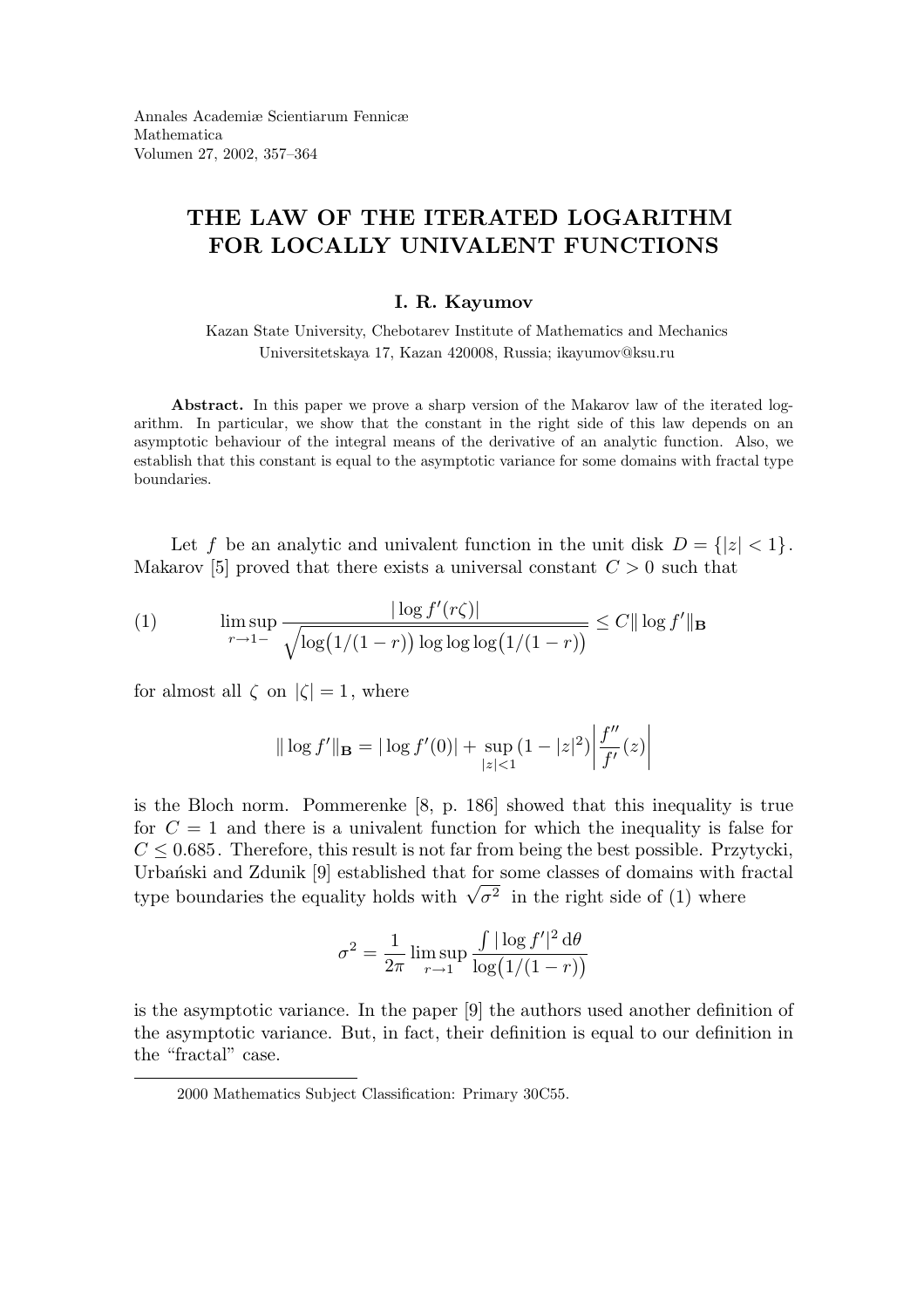## 358 I. R. Kayumov

The goal of this paper is to obtain a sharp version of the Makarov law of the iterated logarithm for locally univalent functions, i.e. for functions  $f$  for which  $f'(z)\neq 0, z\in D.$ 

Let f be a locally univalent function in the unit disk  $D$  and  $p$  be a complex number. Then for all  $\delta > 0$  we define

$$
\beta_{\delta}(p) = \sup_{r \in [0,1)} \frac{\log \left[ \delta \int_{|z|=r} |f'(z)^p| d\theta \right]}{\log(1/(1-r))}.
$$

In other words  $\beta_{\delta}(p)$  is the minimal number for which

$$
\int |f'^p| \,d\theta \le \frac{1}{\delta} \left(\frac{1}{1-r}\right)^{\beta_\delta(p)}, \qquad 0 \le r < 1.
$$

If  $p$  is a real number then

$$
\beta_{\delta}(p) \to \beta(p) \quad \text{as } \delta \to 0,
$$

where

$$
\beta(p) = \limsup_{r \to 1} \frac{\log \int_{|z|=r} |f'(z)|^p d\theta}{\log(1/(1-r))}
$$

is the classical integral means spectrum [8, p. 176].

It follows from the integral means spectrum concept  $([2], [7], [8])$  that there is a connection between geometric properties of domains and the integral means spectrum. On the other hand, Makarov [5] established that the law of the iterated logarithm is closely related to the boundary properties of conformal maps. This leads to the following natural question: Is there a simple relation between the law of the iterated logarithm and the integral means spectrum? A possible answer for this question is the following result which we will prove later.

Suppose f is a locally univalent function in the unit disk and  $\delta > 0$ . Then

$$
\limsup_{r \to 1^-} \frac{|\log f'(r\zeta)|}{\sqrt{\log(1/(1-r))\log\log\log(1/(1-r))}} \le 2 \limsup_{p \to 0} \frac{\sqrt{\beta_{\delta}(p)}}{|p|}
$$

for almost all  $\zeta$  on  $|\zeta| = 1$ .

It is more convenient for us to formulate this result in the form of the following

Theorem 1. Suppose f is a locally univalent function in the unit disk. Then the following inequality holds

(2) 
$$
\limsup_{r \to 1^-} \frac{|\log f'(r\zeta)|}{\sqrt{\log(1/(1-r)) \log \log \log (1/(1-r))}} \leq \sqrt{\sigma^2(0+)}
$$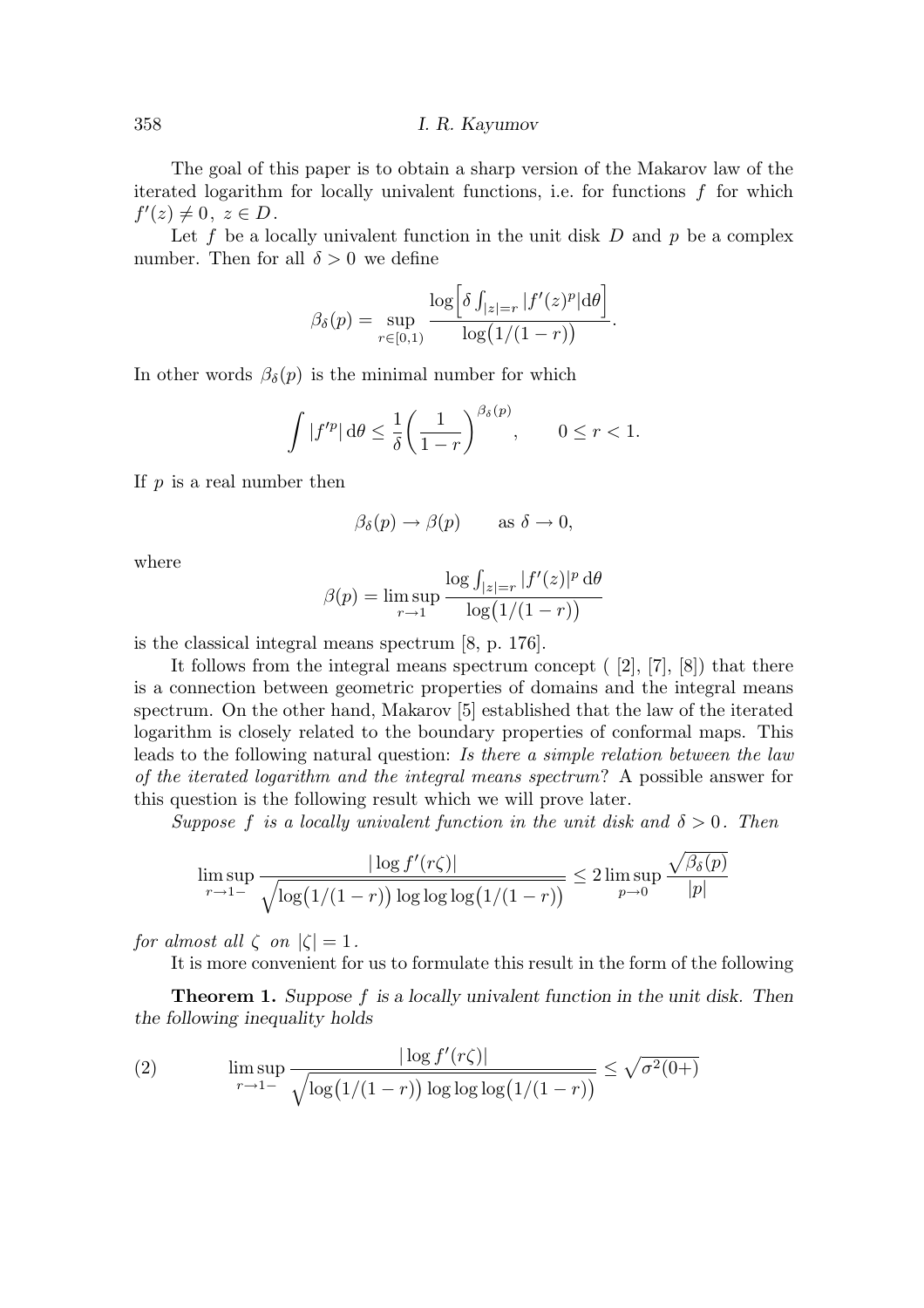for almost all  $\zeta$  on  $|\zeta| = 1$ , where

$$
\sigma^{2}(\delta) = 4 \limsup_{p \to 0} \frac{\beta_{\delta}(p)}{|p|^{2}}.
$$

We remark that Pommerenke's result with the constant  $C = 1$  easily follows from our theorem because it is known [3] that if  $\log f'$  is a Bloch function then  $\sigma^2(0+) \leq ||\log f'||^2_{\mathbf{B}}$ . Moreover, we will see that in many cases

$$
\sigma^2(0+) = \sigma^2.
$$

Further, it is convenient to use the following abbreviation:

$$
\int_0^{2\pi} h(re^{i\theta}) \,d\theta \equiv \int h \,d\theta
$$

The next lemma can be deduced from Makarov's proof of the law of the iterated logarithm [5].

**Lemma 1.** Let  $C_k$  be a sequence of positive numbers and  $C_k^{1/k} \to 1$  as  $k \to \infty$ . If Z

$$
\int |\log f'|^{2n} d\theta \le C_n n! A^{2n} \log^n \frac{1}{1-r}
$$

for all natural n and for all  $r \in [1 - \exp(-\exp e^n), 1)$ , then

$$
\limsup_{r \to 1^-} \frac{|\log f'(r\zeta)|}{\sqrt{\log(1/(1-r))\log\log\log(1/(1-r))}} \le A
$$

for almost all  $\zeta$  on  $|\zeta| = 1$ .

Proof. We use Pommerenke's version of Makarov's law [8, p. 186]. Our proof is almost the same as Pommerenke's proof. Let us only remark that instead of  $\int_{e}^{\infty}$  in his proof we have to consider  $\int_{\exp(e^n)}^{\infty}$ .

Proof of Theorem 1. Fix  $\delta > 0$  and  $\varepsilon > 0$ . Then there exists  $p_0 = p_0(\delta, \varepsilon) > 0$ such that 2

$$
\int |f'^p| \, \mathrm{d}\theta \le \frac{1}{\delta} \left(\frac{1}{1-r}\right)^{(\sigma^2(\delta)+\varepsilon)|p|^2/4}
$$

for  $|p| < p_0$ . This implies

$$
\int I_0(t|\log f'|) = \int \frac{1}{2\pi t} \int_{|p|=t} |f'^p| \, |\mathrm{d}p| \, \mathrm{d}\theta = \frac{1}{2\pi t} \int_{|p|=t} \int |f'^p| \, \mathrm{d}\theta |\mathrm{d}p|
$$
\n
$$
\leq \frac{1}{\delta} \left(\frac{1}{1-r}\right)^{(\sigma^2(\delta)+\varepsilon)t^2/4}, \qquad t \in (0, p_0),
$$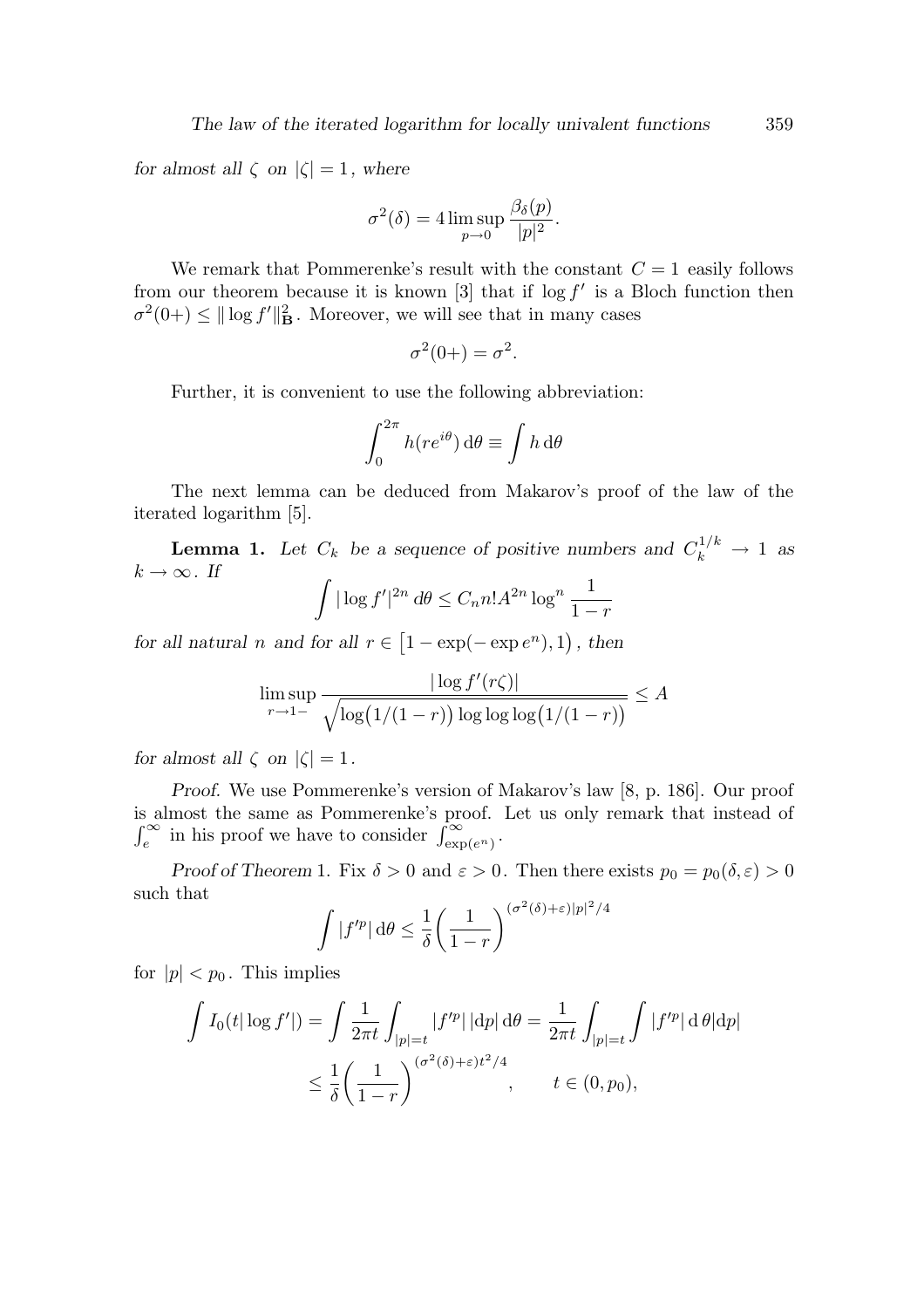where

$$
I_0(x) = \sum_{k=0}^{\infty} \left(\frac{x^2}{4}\right)^k / k!^2 = \frac{1}{2\pi} \int_0^{2\pi} e^{x \cos \theta} d\theta
$$

is the modified Bessel function of order zero [1]. At the same time,

$$
\int |\log f'|^{2n} d\theta \le \frac{4^n}{t^{2n}} n!^2 \int I_0(t |\log f'|) d\theta \le \frac{4^n}{t^{2n}} n!^2 \frac{1}{\delta} \left(\frac{1}{1-r}\right)^{(\sigma^2(\delta)+\varepsilon)t^2/4}.
$$

Setting

$$
t^{2} = \frac{4n}{(\sigma^{2}(\delta) + \varepsilon) \log(1/(1-r))}, \qquad n \le \log \log \log \frac{1}{1-r},
$$

and using the identity

$$
e = \left(\frac{1}{1-r}\right)^{1/\log(1/(1-r))}
$$

we obtain

$$
\int |\log f'|^{2n} d\theta \le \frac{1}{\delta} n!^2 e^n \frac{1}{n^n} (\sigma^2(\delta) + \varepsilon)^n \left( \log \frac{1}{1-r} \right)^n.
$$

Applying Lemma 1, we get

$$
\limsup_{r \to 1^-} \frac{|\log f'(r\zeta)|}{\sqrt{\log(1/(1-r)) \log \log \log (1/(1-r))}} \le \sqrt{\sigma^2(\delta) + \varepsilon}
$$

for almost all  $\zeta$  on  $|\zeta| = 1$  and for all  $\delta > 0$ ,  $\varepsilon > 0$ . Hence, this result is true for  $\delta = 0$  + and  $\varepsilon = 0$ . This completes the proof.

If f is a univalent function and  $f(D)$  is a domain with rectifiable boundary then inequality (2) is trivially sharp. Non-trivial examples, which show that this inequality is sharp, can be obtained by using lacunary series.

Let  $\log f' = \sum_{k=1}^{\infty} a_k z^{n_k}$  be a lacunary series with bounded coefficients and  $n_{k+1}/n_k \geq q > 1$ . Since  $\log f'$  is a Bloch function then  $\sigma^2(0+) < +\infty$  as was mentioned above. In the other direction, Makarov [6] showed that if  $n_k = 2^k$  and  $a_k = 1$  for all k then  $\sigma^2(0+) > 0$ . Rohde [8] improved his result in the following sense. Suppose q is an integer,  $n_k = q^k$  and  $a_k = a > 0$ , then  $\sigma^2(0+) \ge a^2/\log q$ .

In [4] it was shown that if  $q \geq 2$  then

$$
\sigma^{2}(0+) = \limsup_{r \to 1} \frac{B^{2}}{\log(1/(1-r))},
$$

where  $B^2 = \sum_{k=1}^{\infty} |a_k|^2 r^{2n_k}$ .

We want to extend this result for the case  $q > 1$ . To do this we need the following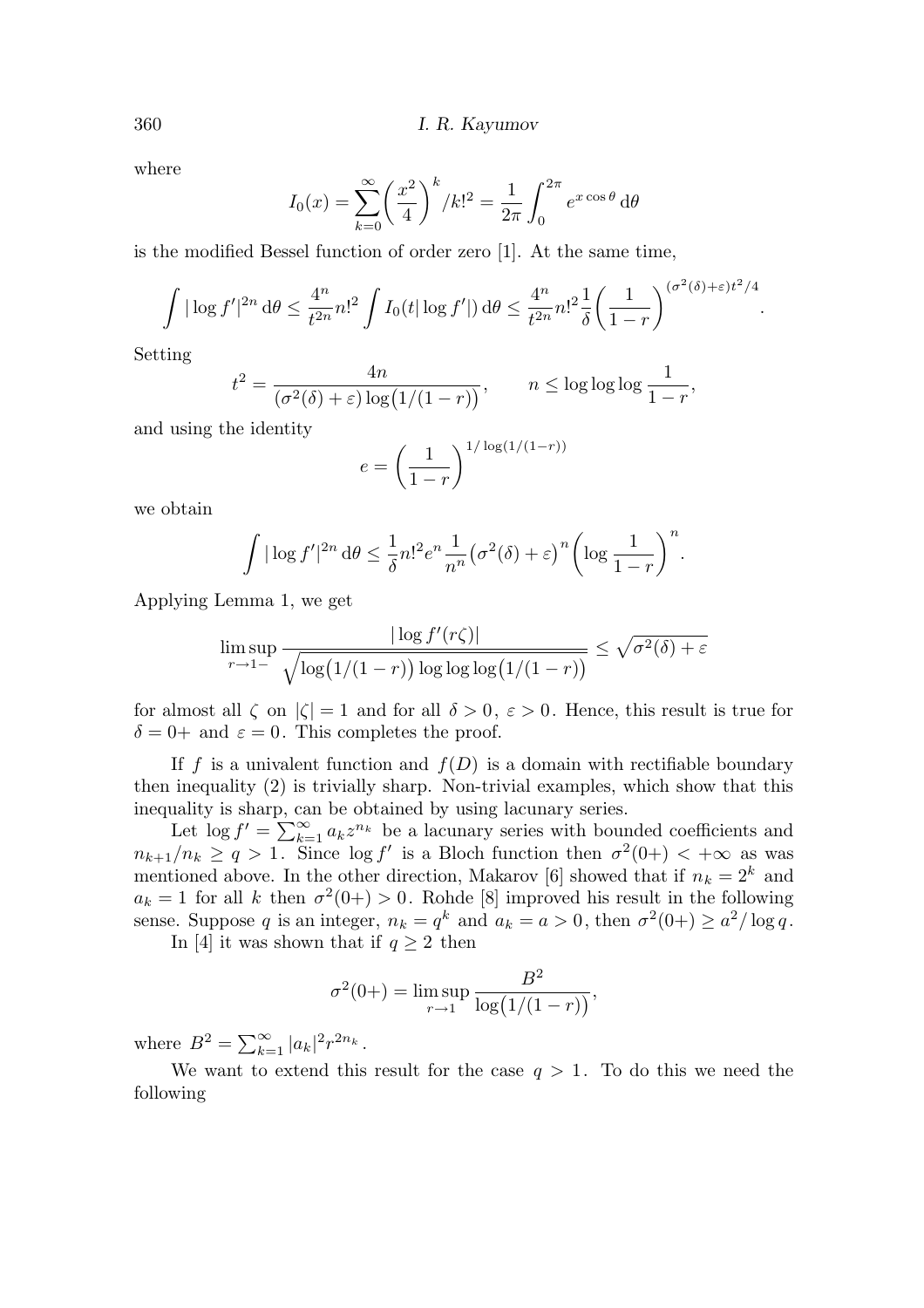**Definition** ([10]). We say that a lacunary series satisfies condition  $(\rho, R)$  if it consists of blocks of terms of length  $R$ , separated by empty blocks of length  $\varrho$ .

Weiss [10] proved the following

**Lemma 2.** Let  $f(z) = \sum_{k=1}^{\infty} a_k z^{n_k}$  be a lacunary series satisfying condition  $(\varrho, R)$ , where

$$
(q^{\varrho/3} - 1)^{-1} \le \frac{1}{4}(q - 1) \quad \text{and} \quad q^{-R/3}(R + 1)^2 \le \frac{1}{2}.
$$
  
Let  $M = \sup |a_k|$ ,  $B^2 = \sum_{n=1}^{\infty} |a_k|^2 r^{2n_k}$ ,  $r \in [0, 1)$ . Then  

$$
\pi e^{(1 - ctR^2)t^2 B^2/4} \le \int e^{t \operatorname{Re} f(re^{i\theta})} d\theta \le 3\pi e^{(1 + ctR^2)t^2 B^2/4}.
$$

Denote by  $\varrho_0$  the minimal positive number for which

$$
(q^{\varrho_0/3} - 1)^{-1} \le \frac{1}{4}(q - 1)
$$
 and  $q^{-\varrho_0/3}(\varrho_0 + 1)^2 \le \frac{1}{2}$ .

Now, we can prove the following

**Theorem 2.** Let  $\log f' = \sum_{k=1}^{\infty} a_k z^{n_k}$  be a lacunary series with bounded coefficiens for which  $n_{k+1}/n_k \ge q > 1$ . Then

$$
\sigma^{2}(0+) = \limsup_{r \to 1} \frac{B^{2}}{\log(1/(1-r))},
$$

where  $B^2 = \sum_{k=1}^{\infty} |a_k|^2 r^{2n_k}$ .

Proof. It is clear that we can represent  $\log f'$  as  $f_1 + f_2$ , where  $f_1$  satisfies the  $(\varrho_0, R)$ -condition and  $f_2$  satisfies the  $(R, \varrho_0)$ -condition. Let us estimate  $B_1^2$ and  $B_2^2$ . In fact, it is enough to estimate only  $B_2$  because  $B^2 = B_1^2 + B_2^2$ . We have

$$
B_2 \le M^2 \sum_{j=1}^{\infty} \sum_{k=jR+(j-1)\varrho_0}^{j(R+\varrho_0)} r^{2q^k} \le M^2 \varrho_0 \sum_{j=1}^{\infty} r^{2q^{Rj}} \le C \log \frac{1}{1-r} / R.
$$

Evidently, without loss of generality, we can assume that  $p = t$  is a real positive number. Setting  $R = t^{-2/5}$ , we have

$$
\int |f'|^t d\theta = \int e^{t \operatorname{Re} f_1 + t \operatorname{Re} f_2} d\theta \le \left( \int e^{\alpha t \operatorname{Re} f_1} d\theta \right)^{1/\alpha} \left( \int e^{\beta t \operatorname{Re} f_2} d\theta \right)^{1/\beta},
$$

where  $\beta = t^{-1/5}$  and  $\alpha = (1 - t^{1/5})^{-1}$ . Applying Lemma 2 with  $f_1$  and  $f_2$  and the estimate for  $B_2$  we obtain

$$
\int |f'|^t \, d\theta \le Ce^{B^2 t^2/4} \left(\frac{1}{1-r}\right)^{Ct^{2+1/5}}
$$

.

Analogously,

$$
\int |f'|^t \, \mathrm{d}\theta \ge Ce^{B^2 t^2/4} (1-r)^{Ct^{2+1/5}}.
$$

This concludes the proof.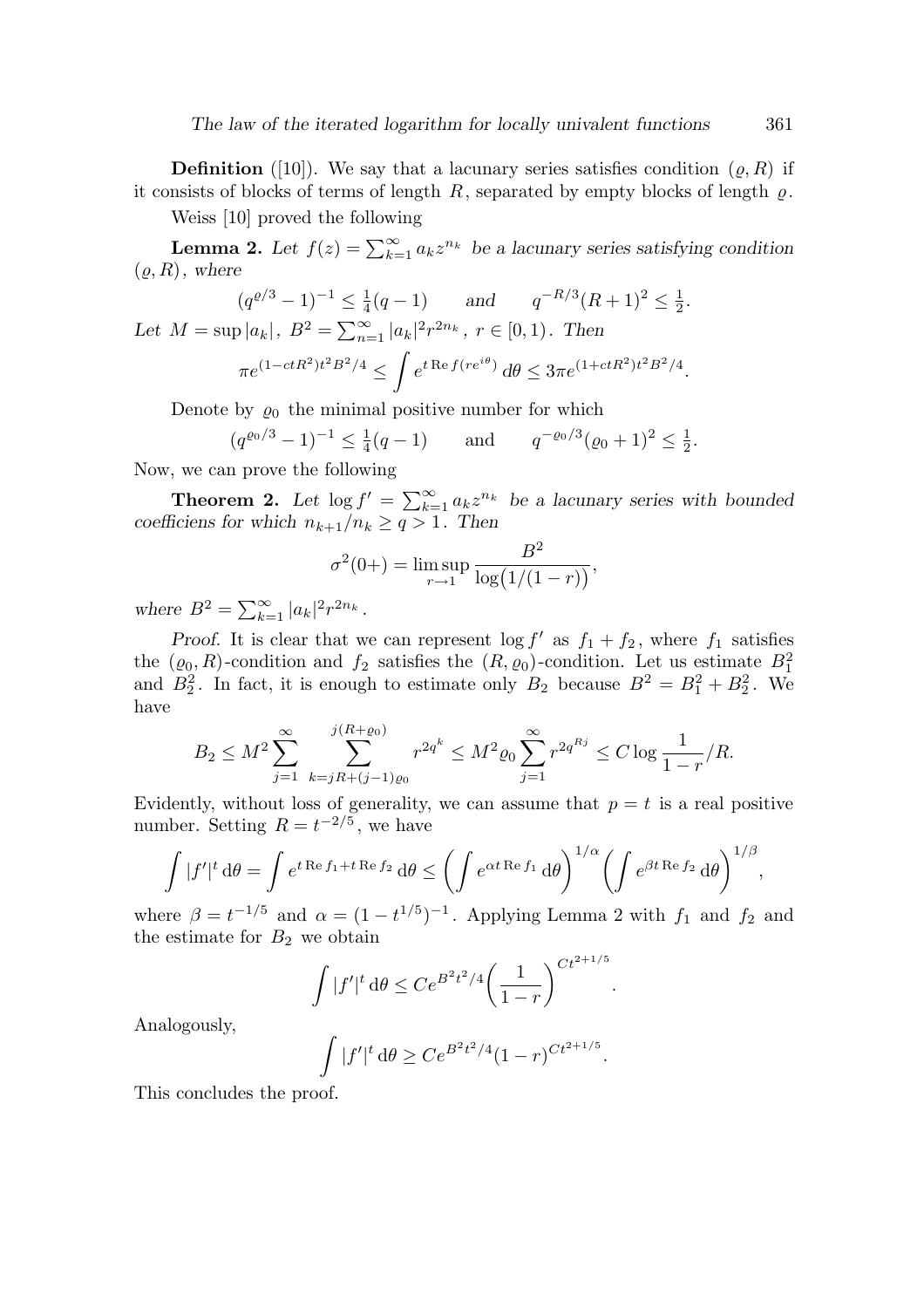362 I. R. Kayumov

Applying the law of the iterated logarithm for lacunary series [10] it is easy to show that if

$$
\lim_{r \to 1} \frac{B^2}{\log(1/(1-r))}
$$

exists then the equality in  $(2)$  holds. Other examples which show that  $(2)$  is sharp come from the theory of Julia sets. The idea for using Julia sets in the theory of univalent functions is due to Carleson and Jones [2]. They conjectured that the basin of attraction of infinity for an iteration  $z^2 + c$  for some c maximizes  $\beta_{0+}(1)$ in the class  $\Sigma$ .

Let  $F(z) = z^q + a_{q-1}z^{q-1} + \cdots$  be a polynomial of degree  $q \ge 2$  and

$$
\Omega = \{ \zeta : F^{on}(\zeta) \to \infty \text{ as } n \to \infty \}
$$

be the basin of attraction of  $\infty$  for F.

**Theorem 3.** Let  $\Omega$  be a simply connected John domain. Then

$$
\sigma^{2}(0+) = \sigma^{2} = \limsup_{r \to 1} \frac{B^{2}}{\log(1/(1-r))},
$$

where  $B^2 = \sum |a_k|^2 r^k$ ;  $a_k$  are the coefficients of log f' and f is the conformal mapping from  $D^- = \{ |\zeta| > 1 \}$  onto  $\Omega$ .

Proof. Our main idea is an approximation of the function  $\log f'$  by lacunary series. Let

$$
\psi(\zeta) = \log \frac{F'(f(\zeta))}{q\zeta^{q-1}} = \sum_{k=1}^{q-1} \log \frac{f(\zeta) - \zeta_k}{\zeta} = \sum_{j=0}^{\infty} b_j \zeta^{-j}.
$$

It is known [7] that

$$
\log f'(\zeta) = -\sum_{k=0}^{\infty} \psi(\zeta^{q^k}) = \varphi(\zeta) + g(\zeta),
$$

where  $g(\zeta) = \sum_{j=N+1}^{\infty} \sum_{k=0}^{\infty} b_j \zeta^{-jq^k}$  and  $\varphi(\zeta) = \sum_{j=0}^{N} \sum_{k=0}^{\infty} b_j \zeta^{-jq^k}$ . Fixing  $\varepsilon > 0$ , we will show that there exists  $N = N(\varepsilon)$  such that  $|\zeta g'(\zeta)| \leq \varepsilon/(|\zeta|^2 - 1)$ . From Pommerenke's result [8, p. 100] it follows that  $\sum_{j=0}^{\infty} |b_{jk}|^2 j^{1+\alpha} < +\infty$  for John domains, where  $b_{jk}$  are the Taylor coefficients of  $\log(f(\zeta) - \zeta_k)/\zeta$ . This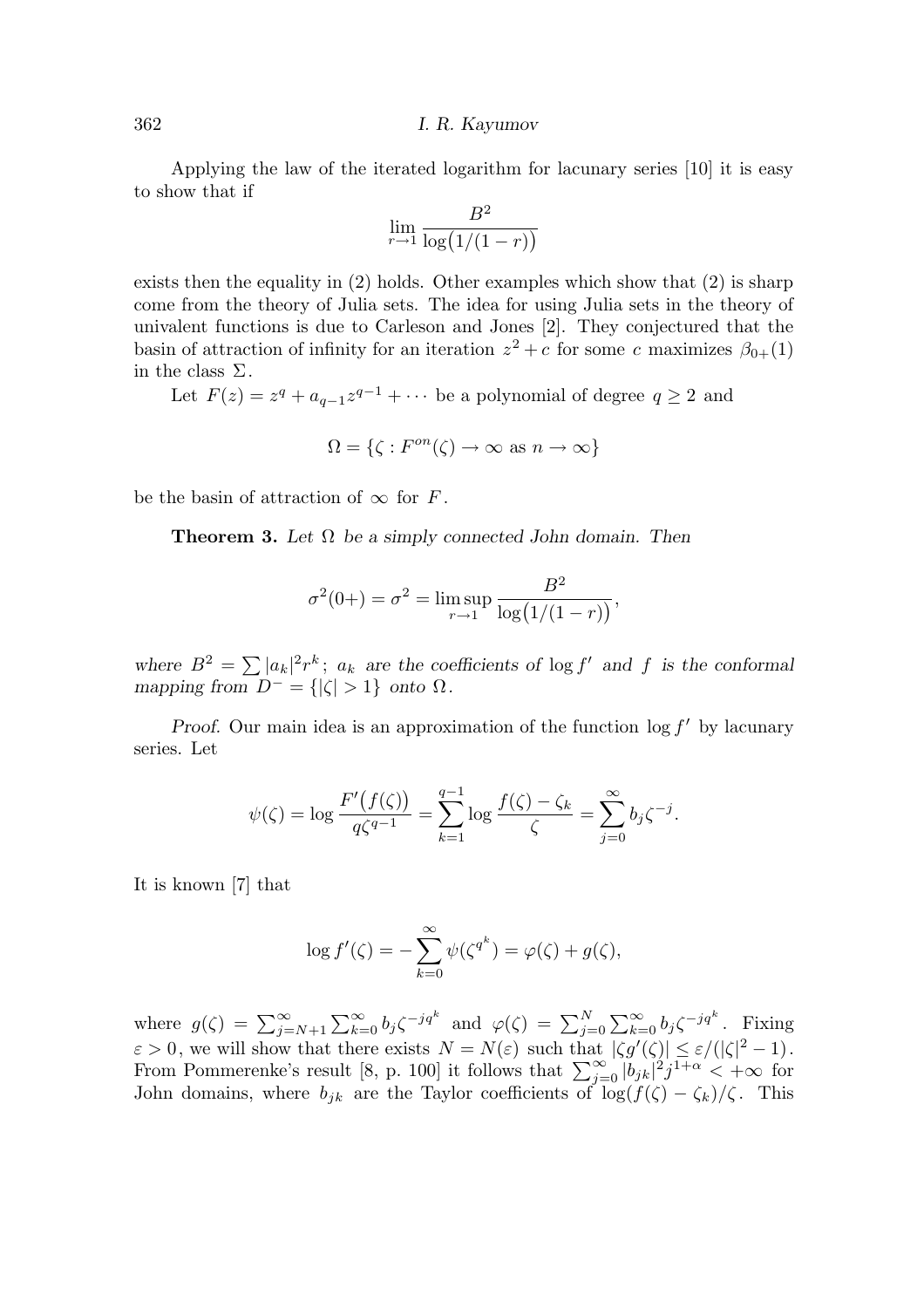implies that  $\sum_{j=0}^{\infty} |b_j|^2 j^{1+\alpha} < +\infty$  for John domains. Therefore, we have

$$
|\zeta g'(\zeta)| = |\sum_{k=0}^{\infty} \sum_{j=N+1}^{\infty} j q^k b_j \zeta^{-jq^k}| \le \sum_{k=0}^{\infty} \sum_{j=N+1}^{\infty} j q^k |b_j| R^{-jq^k}
$$
  
\n
$$
\le \sum_{k=0}^{\infty} q^k \sqrt{\sum_{j=N+1}^{\infty} j^{1+\alpha} |b_j|^2} \sqrt{\sum_{j=N+1}^{\infty} j^{1-\alpha} R^{-2jq^k}}
$$
  
\n
$$
\le \varepsilon_{N,\alpha} \sum_{k=0}^{\infty} \frac{q^k R^{-q^k}}{(1 - R^{-q^k})^{\alpha/2}} = \varepsilon_{N,\alpha} \sum_{k=0}^{\infty} \frac{q^k r^{q^k}}{(1 - r^{q^k})^{\alpha/2}}
$$
  
\n
$$
\le \varepsilon_{N,\alpha} \sum_{k=0}^{\infty} \frac{q^k r^{q^k}}{(1 - r)^{\alpha/2} q^{\alpha k/2} r^{\alpha q^k/2}}
$$
  
\n
$$
= \frac{\varepsilon_{N,\alpha}}{(1 - r)^{\alpha/2}} \sum_{k=0}^{\infty} q^{(1 - \alpha/2)k} r^{(1 - \alpha/2)q^k} \le C \frac{\varepsilon_{N,\alpha}}{1 - r}, \text{ where } r = \frac{1}{R} < 1.
$$

So, there exists  $N = N(\alpha, \varepsilon)$  such that  $|\zeta g'(\zeta)| \leq \varepsilon/(|\zeta|^2 - 1)$ . Consider now

$$
\int |f'(Re^{i\theta})|^t d\theta = \int |e^{\varphi}|^t |e^g|^t d\theta \le \left(\int |e^{\varphi}|^{pt} d\theta\right)^{1/p} \left(\int |e^g|^{st} d\theta\right)^{1/s},
$$

where  $s = 1/\varepsilon$ ,  $p = 1/(1-\varepsilon)$ .

Since  $|\zeta g'(\zeta)| \leq \varepsilon/(|\zeta|^2 - 1)$  then it follows from the result of Clunie and Pommerenke [3] that

$$
\int |e^g|^{st} \, \mathrm{d}\theta \le C \bigg(\frac{1}{R-1}\bigg)^{t^2/4}.
$$

It is easy to see that  $\varphi$  is a lacunary series with Hadamard gaps. Applying Theorem 2 to this series we see that

$$
\int |e^{\varphi}|^{pt} d\theta \asymp \left(\frac{1}{R-1}\right)^{t^2 p^2 \sigma_{\varphi}^2 + O_N(t^{2+1/5})},
$$

where

$$
\sigma_{\varphi}^2 = \frac{1}{2\pi} \limsup_{R \to 1} \frac{\int |\varphi|^2 d\theta}{\log(1/(R-1))}
$$

Thus,

$$
\int |f'(Re^{i\theta})|^t d\theta \le C \bigg(\frac{1}{R-1}\bigg)^{t^2(\sigma_{\varphi}^2 + O(\varepsilon)) + O_N(t^{2+1/5})}.
$$

Arguing as above, we obtain

$$
\int |f'(Re^{i\theta})|^t d\theta \ge C \left(\frac{1}{R-1}\right)^{t^2(\sigma_\varphi^2 + O(\varepsilon)) + O_N(t^{2+1/5})}
$$

.

Obviously,  $\sigma_{\varphi} \to \sigma$  as  $\varepsilon \to 0$ . Hence,  $\sigma(0+)^2 = \sigma^2$ .